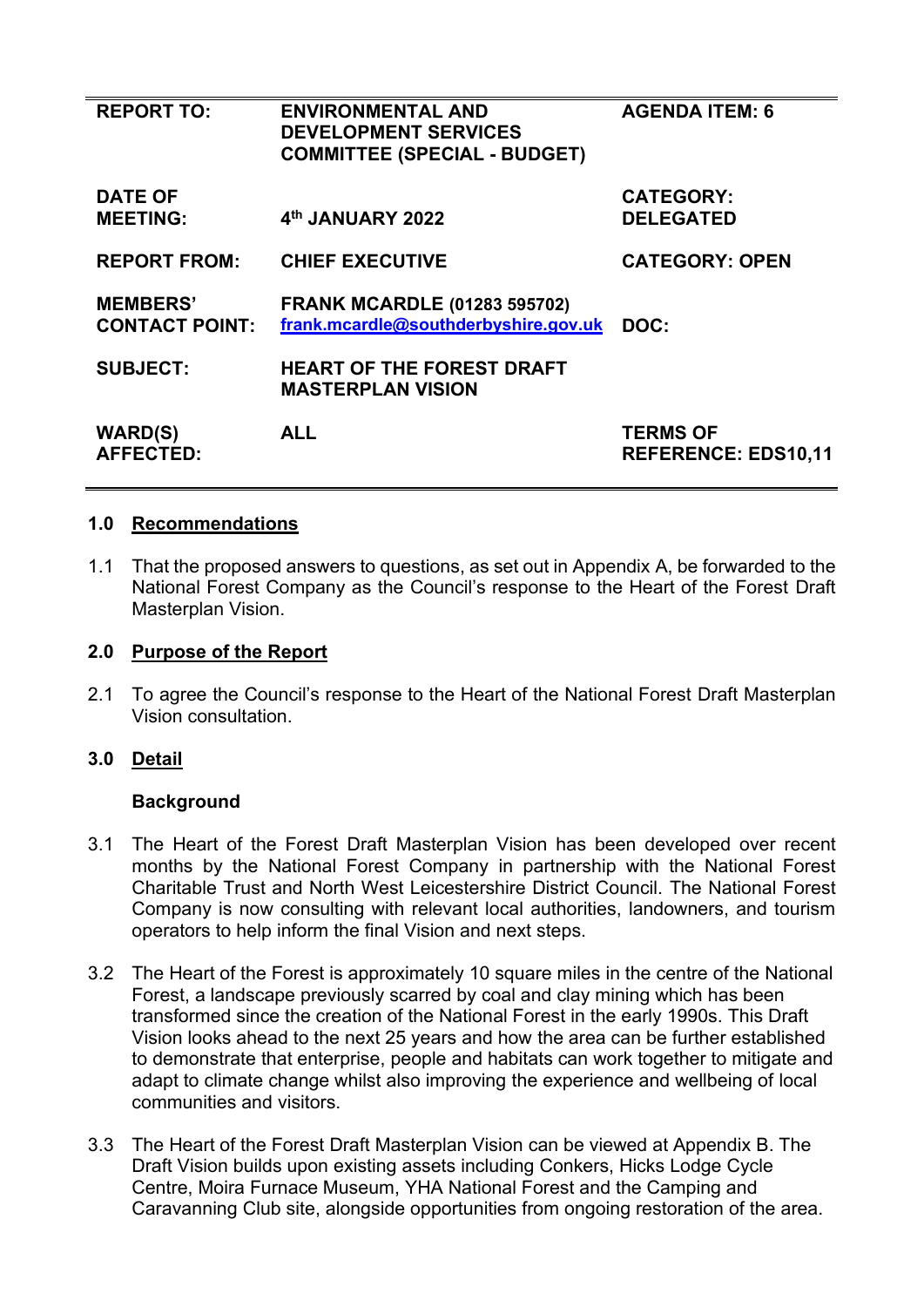It also aspires to significantly improve, and extend, the existing path and cycle network including providing better links to nearby urban areas such as Swadlincote, Ashby de la Zouch and Measham.

# **The Draft Masterplan Vision**

3.4 The Draft Vision for the Heart of the Forest sets out ambitious interventions and investments which will create not just a place for leisure activity in an attractive forest landscape, but one which will actively contribute to the mitigation of climate change and help achieve net zero targets ahead of national timetables.

*"We will create a unique destination which enhances facilities for local communities, attracts visitors from across the region, and has moments of national significance. We will do this through developing experiences which connect people to nature, encourage positivity, are fun to explore, and deliver an authentic sense of culture, possibility and place. Our programme will be delivered through collaboration and partnership with public and third sector partners, communities, businesses and landowners.* 

*We are laying the foundations for nothing less than a model for sustainable living, sustainable tourism, and sustainable enterprise in a transforming and connected environment here in the heart of the National Forest."*

- 3.5 The Draft Vision focuses action around three over-arching themes which bring the values of the National Forest's 25-year vision alive and create a 'Heart' to the National Forest:
	- Place: A high quality, accessible, sustainable and connected place that supports the development of a thriving society and showcases an environment adapting to and mitigating climate change.
	- Experience: An attractive, sustainable destination where local communities and visitors can access a range of experiences that connect them to the landscape, improve their wellbeing and enhance awareness of the importance of the National Forest.
	- Enterprise: A flourishing and sustainable local economy that is facilitating the transition to net zero, promoting green business and supporting enterprises to innovate and be inspired by the transforming woodland landscape.

# **4.0 Financial Implications**

4.1 There are no financial implications arising from this report.

# **5.0 Corporate Implications**

# **Employment Implications**

5.1 None

# **Legal Implications**

5.2 None.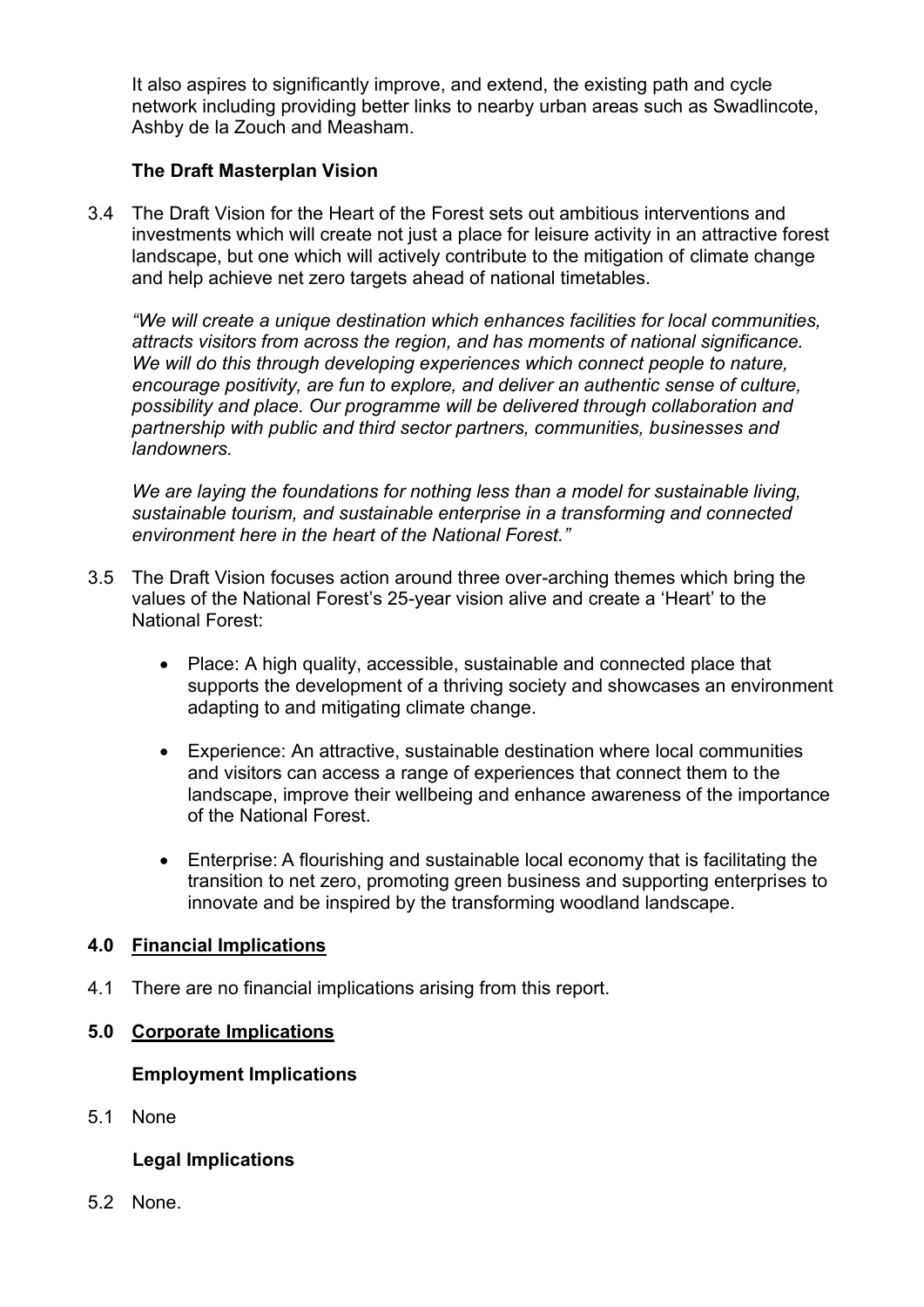# **Corporate Plan Implications**

5.3 The Draft Vision could contribute to the achievement of the:

'Our Environment' theme, which aims to keep a clean, green District for future generations:

- Improve the environment of the District enhance biodiversity across the District.
- Tackle climate change work with residents, businesses and partners to reduce their carbon footprint.
- Enhance the attractiveness of South Derbyshire enhance the appeal of Swadlincote town centre as a place to visit; Improve public spaces to create an environment for people to enjoy.

'Our People' theme, which aims to work with communities and meet the future needs of the District:

- Engage with our communities support and celebrate volunteering, community groups and the voluntary sector.
- Supporting and safeguarding the most vulnerable promote health and wellbeing across the District.

'Our Future' theme, which aims to grow our District and our skills base:

- Develop skills and careers attract and retain skilled jobs in the District.
- Support economic growth and infrastructure encourage and support business development and new investment in the District.

## **Risk Impact**

5.4 The further development of the Heart of the Forest area is an opportunity to enhance access to leisure facilities for local communities and to strengthen the National Forest as a visitor destination.

### **6.0 Community Impact**

### **Consultation**

6.1 The District Council has been invited to comment on the Draft Masterplan Vision by the National Forest Company, along with other stakeholders.

### **Equality and Diversity Impact**

6.2 The Draft Vision seeks to engage and provide facilities that meet the needs of local communities. The proposals include, for example, ensuring that main routes are accessible for all users, facilitating and promoting mobility as a unique selling point for the destination.

### **Social Value Impact**

6.3 The Draft Vision seeks to create a thriving Forest community, including: Creating spaces and places in which communities can come together and flourish including community orchards, allotments and wildflower gardens; Community arts; Community recreation and wellbeing; and, Community involvement and volunteering via community planting, workshops, nature conservation and management.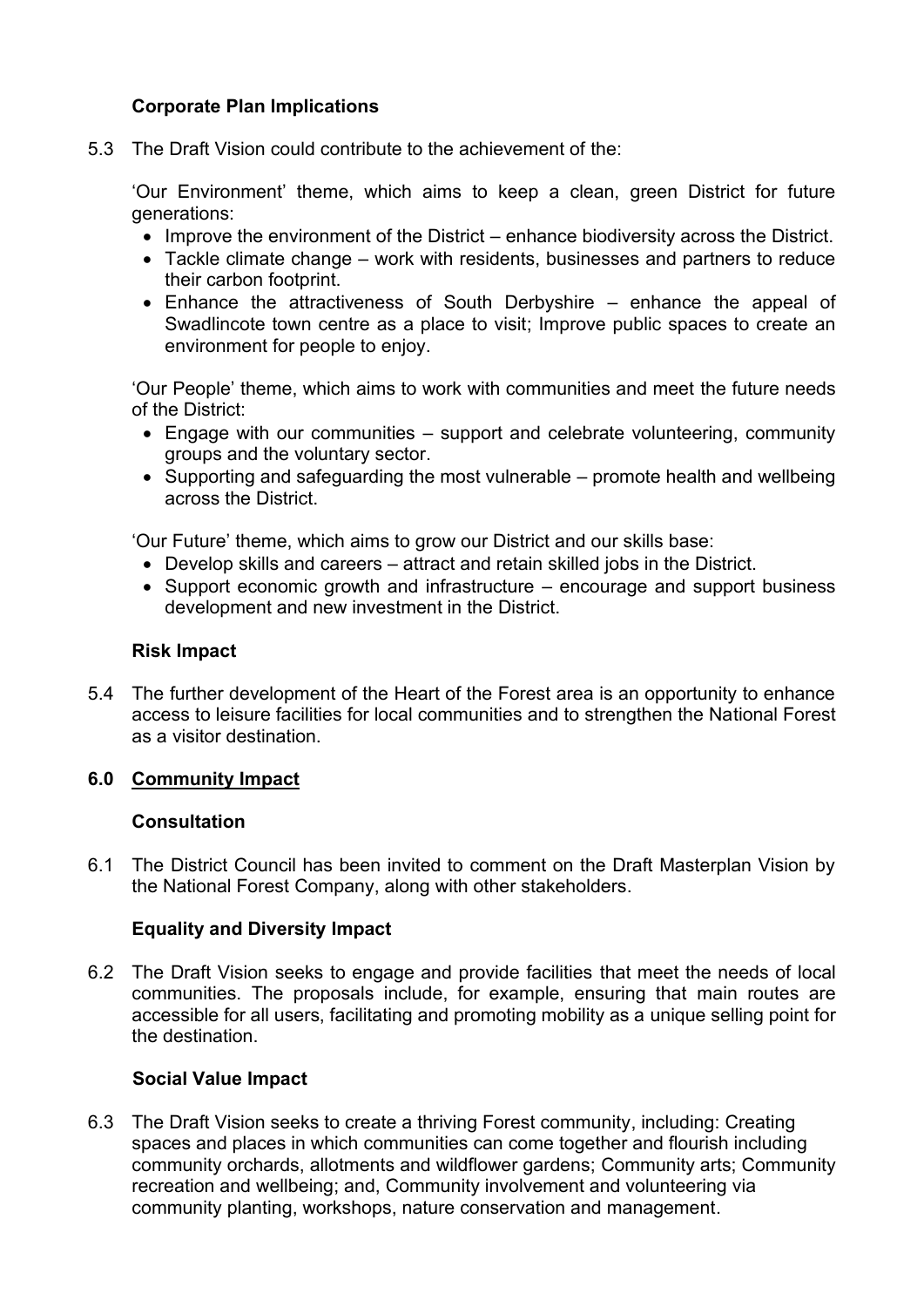## **Environmental Sustainability**

6.4 The Draft Vision envisages the Heart of the Forest as a model for sustainable living, sustainable tourism, and sustainable enterprise. This includes enhancing the accessibility of the Heart of the Forest by foot, cycle and public transport. Further studies are planned including a biodiversity audit to inform an ongoing programme of biodiversity enhancement and a renewable energy assessment to consider the potential for zero carbon energy generation in the landscape.

# **7.0 Conclusions**

7.1 Proposed responses to the relevant questions posed by the Heart of the Forest Draft Masterplan Vision consultation can be found at Appendix A.

# **8.0 Background Papers**

 National Forest Company: Our 25 year vision for the National Forest - A greenprint for the nation (Draft)

# **Appendices**

- A. Proposed Response
- B. Heart of the Forest Masterplan Draft Vision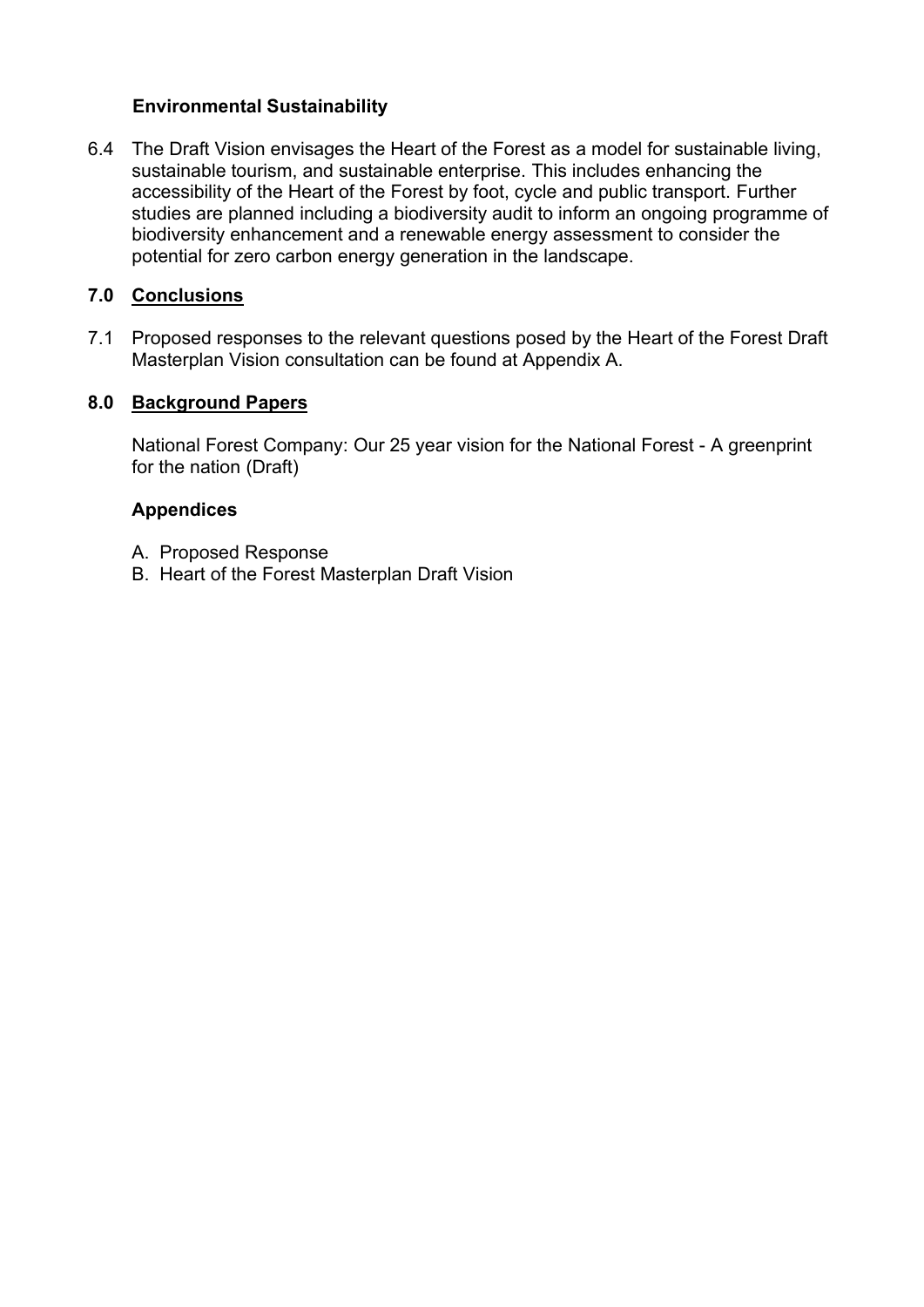# **Is there anything missing from the SWOT analysis?**

#### **Weaknesses**

There is scope to enhance the connections between communities in the Swadlincote urban area and the Forest – bringing the Forest into neighbouring residential areas, both existing and planned, and encouraging residents to use the Forest on their doorstep.

## **Opportunities**

The Heart of the Forest could be a catalyst to the realisation of local authority environment and climate change ambitions, which can then be extended beyond the Forest boundary.

There is untapped potential for business tourism given the area's central location and proximity to major transport infrastructure.

**Threats** 

Regular investment is needed in the area's visitor attractions in order to maintain their appeal, and refresh the offer to attract repeat visitors.

### **Do you agree with the six outcomes?**

**An established visitor destination - a gateway to the National Forest located within a newly restored landscape with its own recognisable character and sense of place.** 

**A demonstration of how the 25-year vision for the National Forest is being delivered, which will evidence how the economy, society and environment can work together to address the urgency of climate change and meet net zero targets.** 

**People engaging and interacting with nature whilst exploring a growing network of diverse and connected habitats where wildlife thrives.** 

**Visitors and local communities accessing a range of attractions and outdoor experiences from the more active and adventurous to the more leisurely, cultural, or mindful. All experiences will connect people to the landscape and improve wellbeing.** 

**New and growing enterprises, inspired by the forest and the opportunities emerging from this sustainable visitor destination.** 

**Create new employment and volunteer roles providing opportunities for people to learn, develop new skills and live more fulfilling and prosperous lives within a sustainable, low carbon and woodland economy.**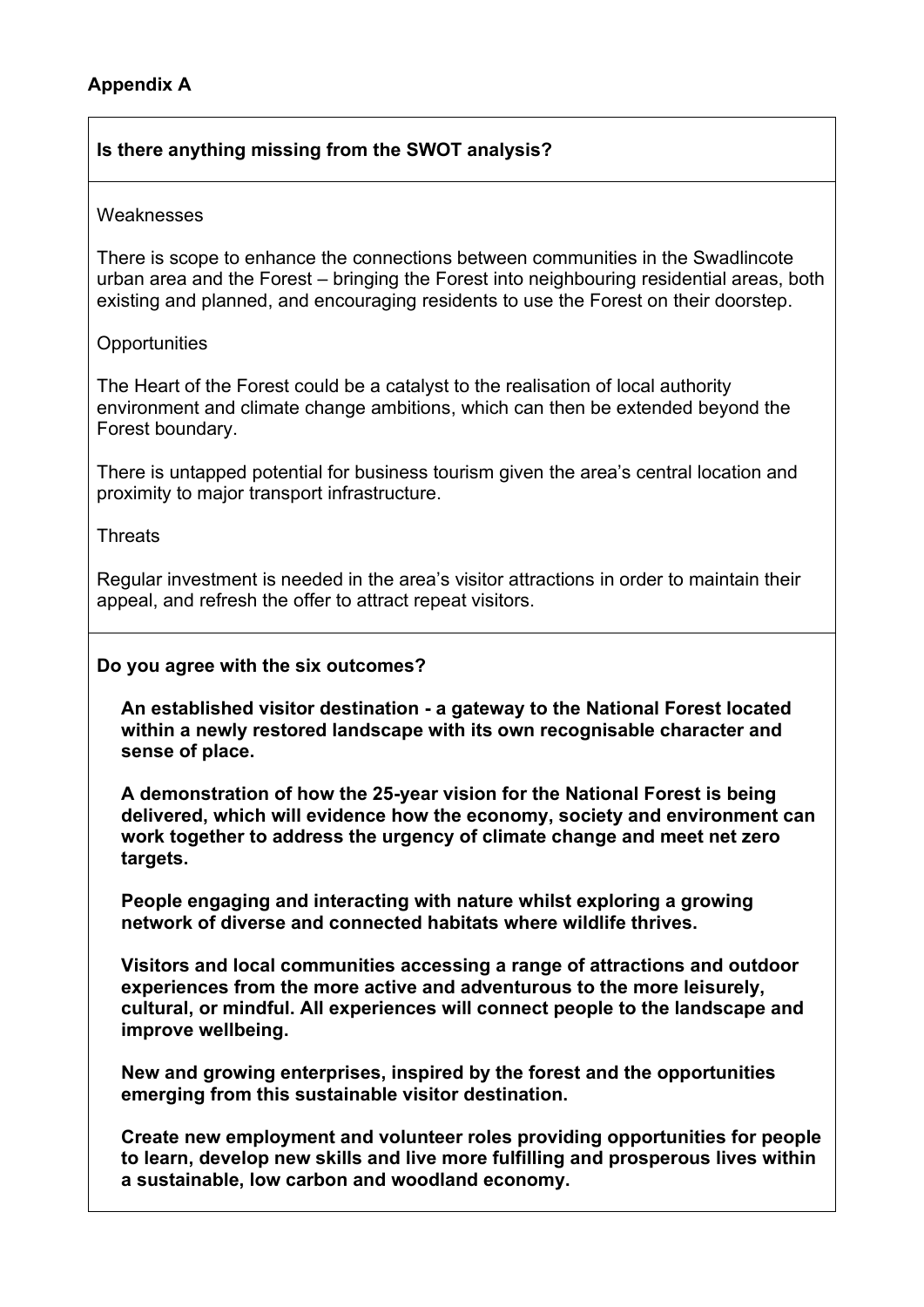**Rank the items in the Place theme from highest priority to lowest.** 

**The green infrastructure, orientation, connectivity, character, housing and public realm which make this is a high quality, accessible, sustainable and connected community and destination. This theme will:** 

- 1. Improve the physical gateways and connections within the Heart of the Forest and to the surrounding communities
- 2. Improve sustainable ways to travel to the destination and get around once here
- 3. Strengthen the sense of place and build pride among its communities
- 4. Ensure development is an exemplar for sustainable design
- 5. Enhance the natural environment and transforming woodland landscape

# **Is there anything missing under the Place theme?**

Further develop the walking and cycling routes into communities in South Derbyshire, segregated from vehicular traffic wherever possible, in particular cycle routes into Swadlincote town centre. Similarly, bridleways and associated parking facilities linking into the rural areas to the north and south of the Heart of the Forest that can offer longer distance off road routes for both horse riders and cyclists.

Improve links to areas beyond the Heart of the Forest, to the National Forest Way and Trent Valley Way, and to locations such as Rosliston Forestry Centre.

Develop circular walks/cycle paths with good signing and interpretation that will particularly appeal to less experienced visitors.

An opportunity to tell the story of the Heart of the Forest in terms of its role in carbon sequestration and carbon storage, especially considering the area was previously used for coal mining/fossil fuel generation and will be an example of reforesting/rewilding.

# **Rank the items in the Experience theme from highest priority to lowest.**

# **The experiences, attractions, events and supporting infrastructure such as accommodation which will give reasons for people to come here. This theme will:**

- 1. Create new appealing, high-quality and sustainable reasons to visit
- 2. Improve gateways and hubs and re-focus Conkers to attract and disperse visitors across the National Forest
- 3. Promote the Heart of the Forest (this healed landscape) as a place for health and wellbeing
- 4. Encourage and support cross promotion of attractions and experiences to present the National Forest as one distinctive destination
- 5. Align experiences to the 25 year vision's values and showcase the whole of the National Forest

Yes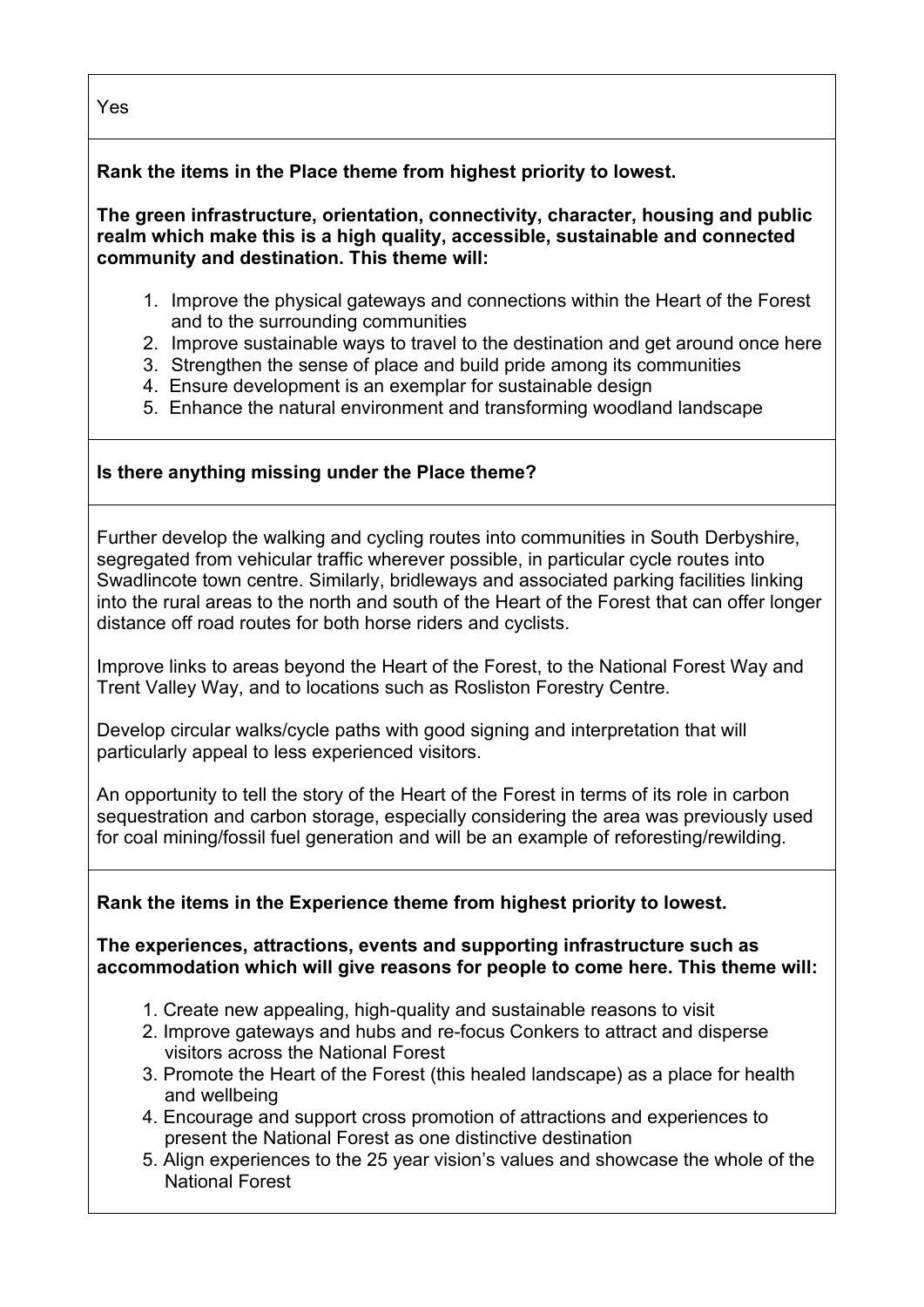# **Is there anything missing under the Experience theme?**

There is greater scope to develop links with visitor facilities in this part of South Derbyshire, including Swadlincote Woodlands/Snowsports Centre, the new County Park/ Golf Centre at Cadely Hill, and Sharpe's Pottery Museum.

Develop the year-round appeal of the destination, which will boost occupancy in visitor accommodation outside of the peak periods, including indoor attractions and events in the shoulder periods.

Whilst maintaining the Forest as the focus and the unique selling point, the growth of the destination would benefit from broadening the appeal to engage attractions and businesses that are not directly Forest-related.

Events and activities that appeal to overnight visitors, who will use local accommodation and food and drink outlets, are particularly valuable.

Consider adoption of a green accreditation scheme for visitor economy businesses that want to promote their environmental credentials.

**Rank the items in the Enterprise theme from highest priority to lowest.** 

**The forest enterprises, local supply chains and circular economy to make this a carbon neutral destination. The volunteering, community involvement, learning and skills to make this a great place to live and visit. This theme will:** 

- 1. Use the evolving landscape, to enable volunteering, learning and skills, education and job creation
- 2. Extend the range of varied, high-quality, distinctive sustainable accommodation that underpins the visitor economy and the jobs it creates
- 3. Support existing and new enterprises to thrive and promote sustainability in a forest setting
- 4. Attract funding and investment to enable the values and ambition of the Heart of the Forest to be achieved

# **Is there anything missing under the Enterprise theme?**

It is important that the proposals contribute to local town centre viability rather than threaten it. Any proposed retail offer should complement and not compete with the town centres which are already under pressure from the growth of online shopping. In the future, town centres are expected to be increasingly reliant on leisure activities.

**Provide an overview of how your organisation could contribute to the next stages in developing and implementing the Masterplan Vision.** 

• Engagement in cross-border land use planning discussions.